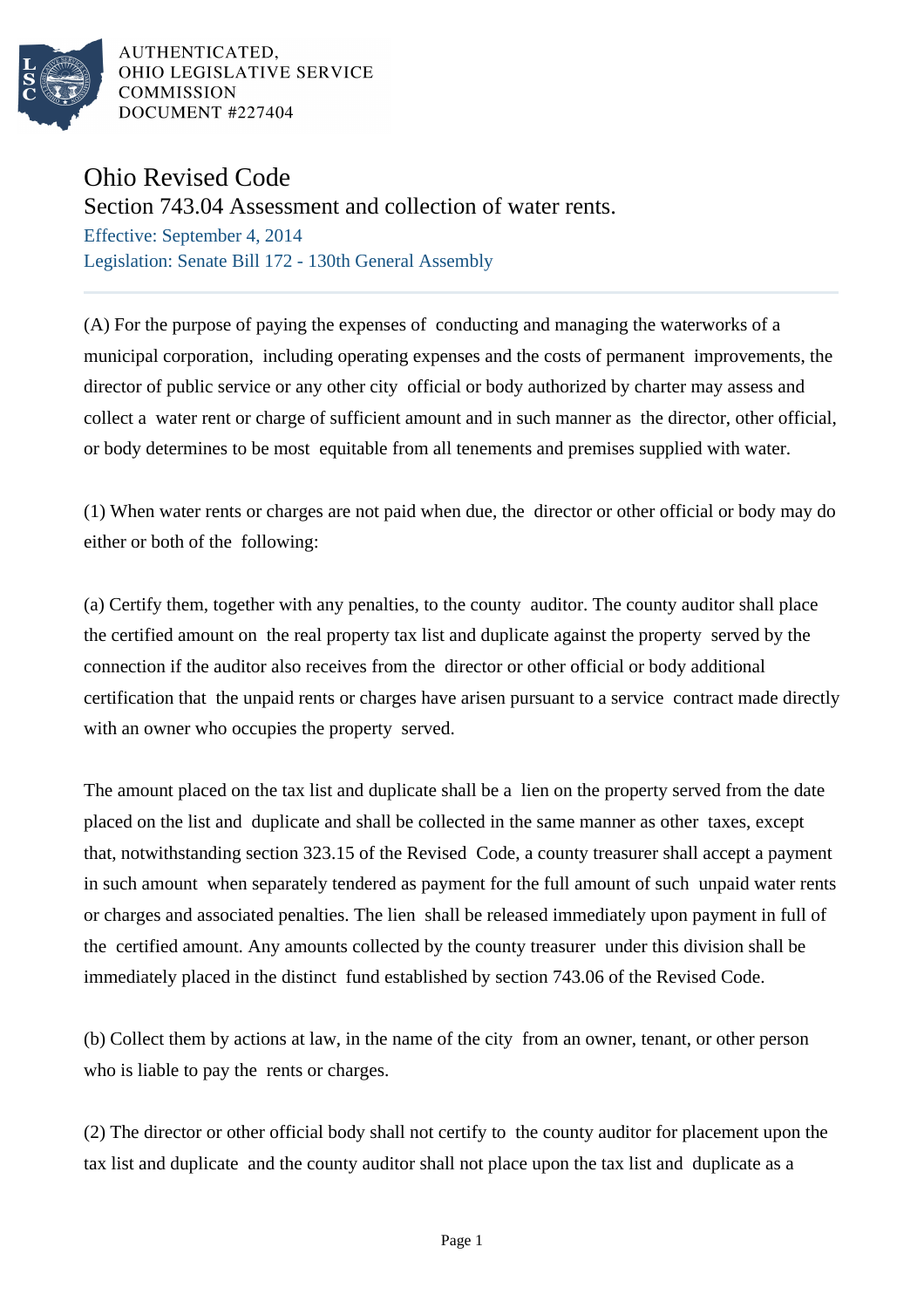

AUTHENTICATED. OHIO LEGISLATIVE SERVICE **COMMISSION** DOCUMENT #227404

charge against the property the amount of any unpaid water rents or charges together with any penalties as described in division  $(A)(1)(a)$  of this section if any of the following apply:

(a) The property served by the connection has been transferred or sold to an electing subdivision as defined in section 5722.01 of the Revised Code, regardless of whether the electing subdivision is still the owner of the property, and the unpaid water rents or charges together with any penalties have arisen from a period of time prior to the transfer or confirmation of sale to the electing subdivision;

(b) The property served by the connection has been sold to a purchaser at sheriff's sale or auditor's sale, the unpaid water rents or charges together with any penalties have arisen from a period of time prior to the confirmation of sale, and the purchaser is not the owner of record of the property immediately prior to the judgment of foreclosure nor any of the following:

(i) A member of that owner's immediate family;

(ii) A person with a power of attorney appointed by that owner who subsequently transfers the land to the owner;

(iii) A sole proprietorship owned by that owner or a member of that owner's immediate family;

(iv) A partnership, trust, business trust, corporation, or association of which the owner or a member of the owner's immediate family owns or controls directly or indirectly more than fifty per cent.

(c) The property served by the connection has been forfeited to this state for delinquent taxes, unless the owner of record redeems the property.

(3) Upon valid written notice to the county auditor by any owner possessing an ownership interest of record of the property or by an electing subdivision previously in the chain of title of the property that the unpaid water rents or charges together with any penalties have been certified for placement or placed upon the tax list and duplicate as a charge against the property in violation of division (A)(2) of this section, the county auditor shall promptly remove such charge from the tax duplicate. This written notice to the county auditor shall include all of the following: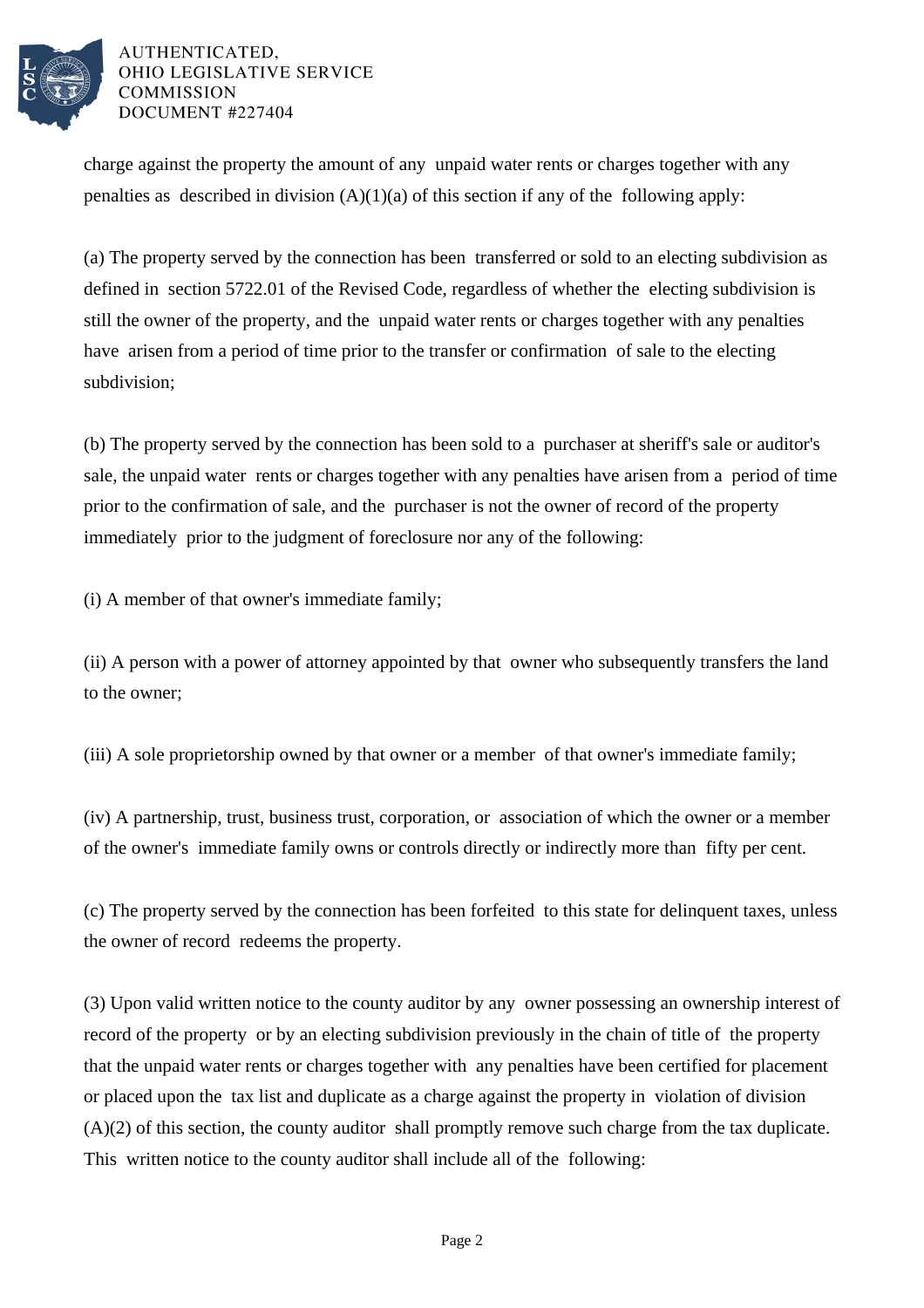

AUTHENTICATED. OHIO LEGISLATIVE SERVICE **COMMISSION** DOCUMENT #227404

- (a) The parcel number of the property;
- (b) The common address of the property;

(c) The date of the recording of the transfer of the property to the owner or electing subdivision;

(d) The charge allegedly placed in violation of division (A)(2) of this section.

(4) Each director or other official or body that assesses water rents or charges shall determine the actual amount of rents due based upon an actual reading of each customer's meter at least once in each three-month period, and at least quarterly the director or other official or body shall render a bill for the actual amount shown by the meter reading to be due, except estimated bills may be rendered if access to a customer's meter was unobtainable for a timely reading. Each director or other official or body that assesses water rents or charges shall establish procedures providing fair and reasonable opportunity for resolution of billing disputes.

(5) When property to which water service is provided is about to be sold, any party to the sale or the agent of any such party may request the director or other official or body to read the meter at that property and to render within ten days following the date on which the request is made, a final bill for all outstanding rents and charges for water service. Such a request shall be made at least fourteen days prior to the transfer of the title of such property.

(6) At any time prior to a certification under division  $(A)(1)(a)$  of this section, the director or other official or body shall accept any partial payment of unpaid water rents or charges, in the amount of ten dollars or more.

 $(B)(1)$  When title to a parcel of land that is subject to any of the actions described in division  $(A)(1)$ of this section is transferred to a county land reutilization corporation, any lien placed on the parcel under division  $(A)(1)(a)$  of this section shall be extinguished, and the corporation shall not be held liable for unpaid rents or charges in any collection action brought under division (A)(1)(b) of this section, if the rents or charges certified under division  $(A)(1)(a)$  of this section or subject to collection under division  $(A)(1)(b)$  of this section were incurred before the date of the transfer to the